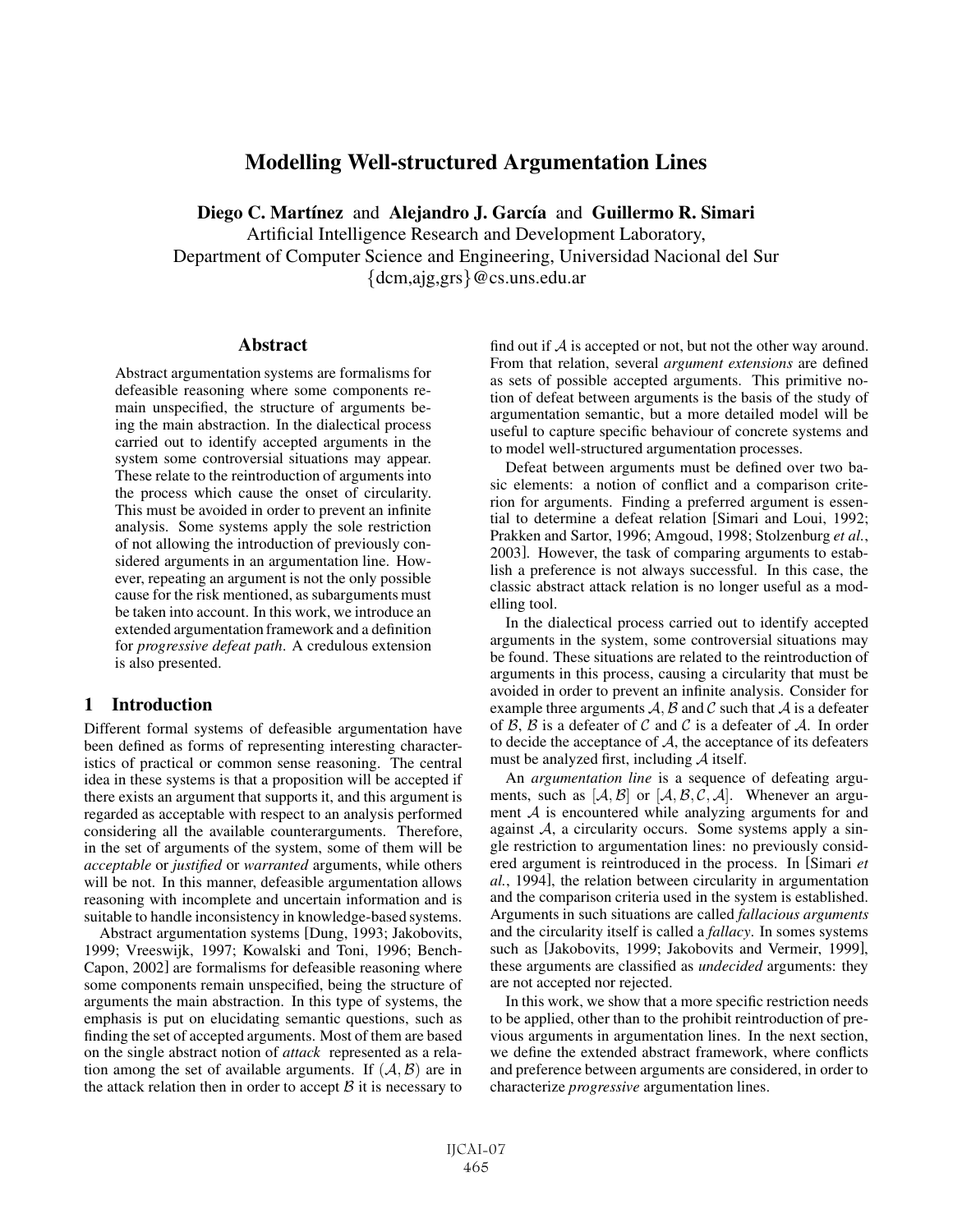#### 2 Abstract Argumentation Framework

Our argumentation framework is formed by four elements: a set of arguments, and three basic relations between arguments.

Definition 1 *An abstract argumentation framework (AF) is a* quartet  $\langle AR, \sqsubseteq, \mathbf{C}, \mathbf{R} \rangle$ , where AR is a finite set of ar*guments,*  $\subseteq$  *is the subargument relation,* **C** *is a symmetric and anti-reflexive binary conflict relation between arguments,*  $\mathbf{C} \subseteq AR \times AR$ , and **R** *is a preference relation among arguments.*

Here, arguments are abstract entities [Dung, 1993] that will be denoted using calligraphic uppercase letters. No reference to the underlying logic is needed since we are abstracting the structure of the arguments. The symbol  $\sqsubseteq$  denotes subargument relation:  $A \subseteq B$  means "A is a subargument of B". Any argument  $A$  is considered a superargument and a subargument of itself. Any subargument  $\mathcal{B} \sqsubseteq \mathcal{A}$  such that  $\mathcal{B} \neq \mathcal{A}$ is said to be a non-trivial subargument, denoted by symbol  $\Box$ . The following notation will be also used: given an argument A then  $A^-$  will represent a subargument of A, and  $A^+$  will represent a superargument of  $A$ . When no confusion may arise, subscript index will be used for distinguishing different subarguments or superarguments of A.

The conflict relation between two arguments  $A$  and  $B$  denotes the fact that these arguments cannot be accepted simultaneously since they contradict each other. For example, two arguments  $A$  and  $B$  that support complementary conclusions l and  $\neg$ l cannot be accepted together. The set of all pairs of arguments in conflict on the AF is denoted by **C**. Given a set of arguments S, an argument  $A \in S$  is said to be in conflict in S if there is an argument  $\mathcal{B} \in S$  such that  $(\mathcal{A}, \mathcal{B}) \in \mathbb{C}$ . The set *Conf*( $\mathcal{A}$ ) is the set of all arguments  $\mathcal{X} \in AR$  such that  $(A, \mathcal{X}) \in \mathbf{C}$ .

As stated by the following axiom, conflict relations have to be propagated to superarguments.

 $\bf{Axiom 1}$  (Conflict inheritance) Let  $\Phi = \langle AR, \sqsubseteq, \bf{C}, \bf{R} \rangle$  be *an AF, and let* A *and* B *be two arguments in AR. If*  $(A, B) \in$ **C***, then*  $(A, B^+)$  ∈ **C***,*  $(A^+, B)$  ∈ **C***, and*  $(A^+, B^+)$  ∈ **C***, for any superargument*  $A^+$  *of*  $A$  *and*  $B^+$  *of*  $B$ *.* 

The constraints imposed by the conflict relation lead to several sets of possible accepted arguments. For example, if  $AR = \{A, B\}$  and  $(A, B) \in \mathbb{C}$ , then  $\{A\}$  is a set of possible accepted arguments, and so is  $\{B\}$ . Therefore, some way of deciding among all the possible outcomes must be devised. In order to accomplish this task, the relation **R** is introduced in the framework and it will be used to evaluate arguments, modelling a preference criterion based on a measure of strength.

Definition 2 *Given a set of arguments* AR*, an* argument comparison criterion **R** *is a binary relation on* AR*. If* A**R**B *but not*  $\mathcal{B}RA$  *then* A *is preferred to* B, *denoted*  $A \succ B$ *. If* A**R**B *and* B**R**A *then* A *and* B *are arguments with equal relative preference, denoted*  $A \equiv \mathcal{B}$ *. If neither*  $A \cdot B \cdot \mathcal{B} \cdot \mathcal{B} \cdot \mathcal{A}$ then  $\overline{\mathcal{A}}$  and  $\mathcal{B}$  are incomparable arguments, denoted  $\mathcal{A} \bowtie \mathcal{B}$ .

As the comparison criterion is treated abstractly, we do not assume any property of **R**. Any concrete framework may establish additional rationality requirements for decision making.

Example 1 Φ = -AR, , **C**, **R** *where* AR = {A, B,  $(C, D, \bar{E}$ ,  $C = \{\{A, B\}, \{B, C\}, \{C, D\}\}, \{C, E\}$ <sup>1</sup> and  $A \succ \mathcal{B}, \mathcal{B} \succ \mathcal{C}, \ \mathcal{E} \bowtie \mathcal{C}$  and  $\mathcal{C} \equiv \mathcal{D}$  is an AF according to *definition 1.*

For two arguments  $A$  and  $B$  in  $AR$ , such that the pair  $(A, B)$  belongs to C the relation **R** is considered. If a concrete preference is made ( $A \succ B$  or  $B \succ A$ ), then a defeat relation is established. It is said that the preferred argument is a *proper defeater* of the non-preferred argument. If the arguments are *indifferent* according to **R**, then they have the *same* relative conclusive force. For example, if the preference criterion establishes that smaller arguments are preferred, then two arguments of the same size are indifferent. On the other hand, arguments may be *incomparable*. For example, if the preference criterion states that argument  $A$  is preferred to  $B$ whenever the premises of  $A$  are included in the premises of  $B$ , then arguments with disjoint sets of premises are incomparable. This situation must be understood as a natural behaviour.

When two conflictive arguments are indifferent or incomparable according to **R**, the conflict between these two arguments remains unresolved. Due to this situation and to the fact that the conflict relation is a symmetric relation, each of the arguments is *blocking* the other one and it is said that both of them are *blocking defeaters* [Pollock, 1987; Simari and Loui, 1992]. An argument B is said to be a *defeater* of an argument  $\mathcal A$  if  $\mathcal B$  is a blocking or a proper defeater of  $\mathcal A$ . In example 1, argument  $\mathcal A$  is a proper defeater of argument  $\beta$ , while  $\beta$  is a blocking defeater of  $\mathcal D$  and vice versa,  $D$  is a blocking defeater of  $C$ .

Abstract frameworks can be depicted as graphs, with different types of arcs. We use the arc  $(\cdots)$  to denote the subargument relation. An arrow  $($   $\rightarrow)$  is used to denote proper defeaters and a double-pointed arrow ( $\longleftrightarrow$ ) connects blocking defeaters. In figure 1, a simple framework is shown. Argument C is a subargument of A. Argument B is a proper defeater of  $C$  and  $D$  is a blocking defeater of  $B$  and viceversa.



Figure 1: Defeat graph

Some authors leave the preference criteria unspecified, even when it is one of the most important components in the system. However, in many cases it is sufficient to establish a set of properties that the criteria must exhibit. A very reasonable one states that an argument is as strong as its weakest subargument[Vreeswijk, 1997]. We formalize this idea in the next definition.

Definition 3 (Monotonic preference relation) *A preference relation* **R** *is said to be monotonic if, given*  $A \succ B$ *, then*  $A \succ C$ *, for any argument*  $B \sqsubseteq C$ *.* 

<sup>1</sup>When describing elements of **C**, we write  $\{A, B\}$  as an abbreviation for  $\{(\mathcal{A}, \mathcal{B}), (\mathcal{B}, \mathcal{A})\}$ , for any arguments A and B in AR.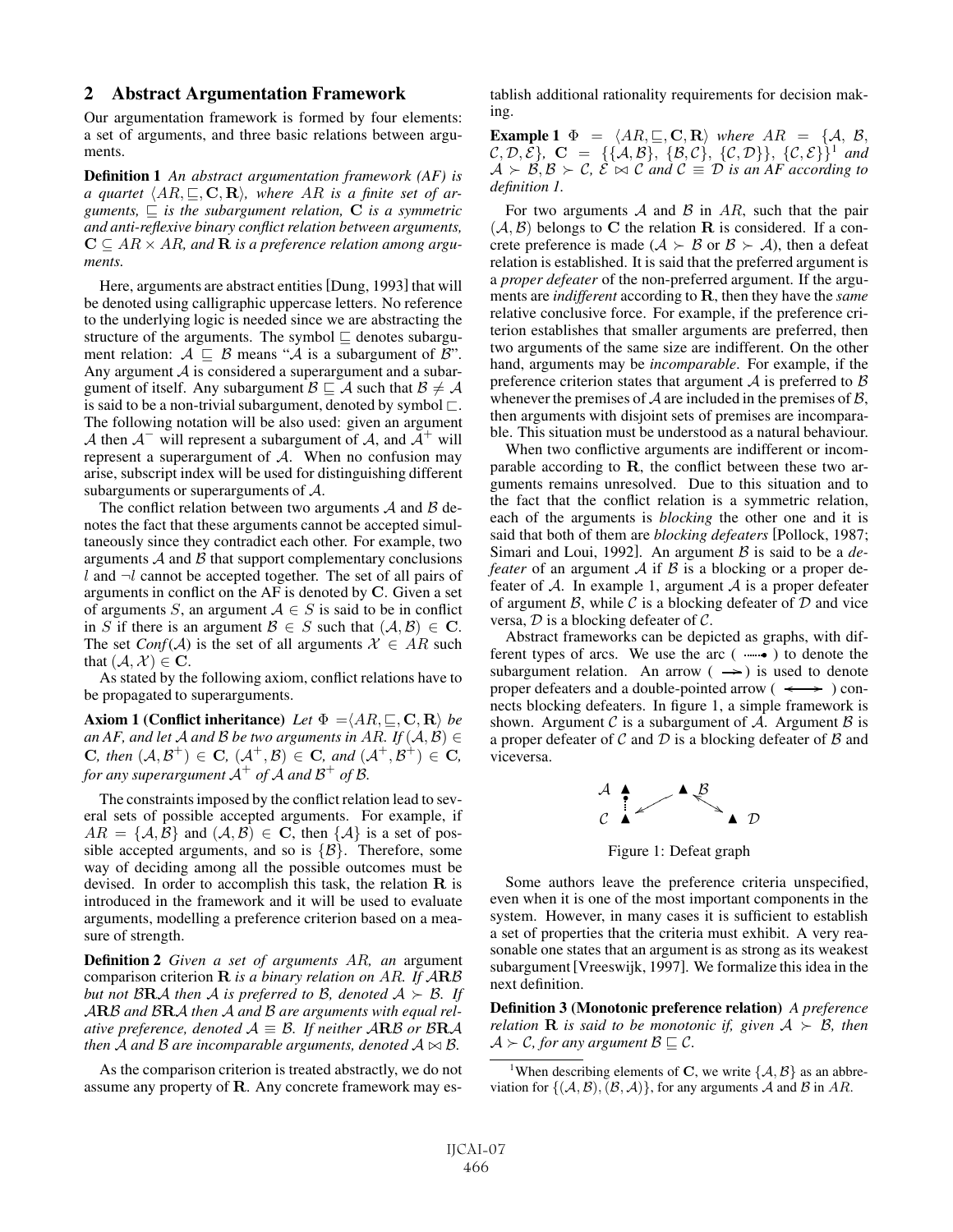We will assume from now on that the criterion **R** included in the  $AF$  is monotonic. This is important because any argument  $A$  defeated by another argument  $B$  should also be defeated by another argument  $\mathcal{B}^+$ . In figure 1, argument  $\mathcal B$ defeats  $C$ , but it should also be a defeater of  $A$ , because  $C$  is its subargument.

### 3 Defeat Paths

In [Dung, 1993], several semantic notions are defined. Other forms of clasifying arguments as accepted or rejected can be found in [Jakobovits, 1999; Jakobovits and Vermeir, 1999].

From a procedural point of view, when evaluating the acceptance of an argument, a set of conflict-related arguments are considered. An important structure of this process is captured in the following definition.

Definition 4 (Defeat path) *A* defeat path λ *of an argumen*tation framework  $\langle AR, \sqsubseteq, \mathbf{C}, \mathbf{R} \rangle$  is a finite sequence of arguments  $[A_1, A_2, \ldots, A_n]$  *such that argument*  $A_{i+1}$  *is a defeater of argument*  $A_i$  *for any*  $0 < i < n$ *. A defeat path for an argument* A *is any defeat path starting with* A*.*

A defeat path is a sequence of defeating arguments. A maximal defeat path is a path that is not included in other path as a subsequence. The length of the defeat path is important for acceptance purposes, because an argument  $A$  defeated by an argument  $\beta$  may be reinstated by another argument  $\beta$ . In this case, it is said that argument C *defends* A against B. If the length of a defeat path for argument  $A$  is odd, then the last argument in the sequence is playing a *supporting* or *defender* role. If the length is even, then the last argument is playing an *interfering* or *attacker* role [Simari *et al.*, 1994; García and Simari, 2004]. A *partner* of an argument  $A_i$  in the path  $\lambda$  is any argument  $A_j$  playing the same role in  $\lambda$ .

The notion of defeat path is very simple and only requires that any argument in the sequence must defeat the previous one. Under this unique constraint, which is the basis of argumentation processes, it is possible to obtain some controversial structures, as shown in the next examples.

**Example 2** Let  $\Phi = \langle AR, \sqsubseteq, \mathbf{C}, \mathbf{R} \rangle$  an argumenta*tion framework where*  $AR = \{A, B, C, A_1^-, A_2^-\}$ *,*  $\mathbf{C} = \{ \{A_1^-, B\}, \{B, C\}, \{A_2^-, C\}, \{A_1^-, C\} \dots \}$  *and*  $B \succ A, C \succ B, A_2^- \bowtie C, A \bowtie C.$ 

*By Axiom 1 if*  $(A_1^-, B) \in \mathbf{C}$  *then also*  $(A, B) \in \mathbf{C}$ *. The same is true for*  $(A, C)$ *, due the inclusion of*  $(A_1^-, C)$  *in* **C***.* 

*The sequence*  $\lambda_1 = [\mathcal{A}, \mathcal{B}, \mathcal{C}, \mathcal{A}]$  *is a defeat path in*  $\Phi$ *, because* B *is a proper defeater of* A*,* C *is a proper defeater of* B *and* A *and* C *are blocking defeaters of each other. The argument* A *appears twice in the sequence, as the first and last argument. Note that in order to analyze the acceptance of* A*, it is necessary to analyze the acceptance of every argument in* λ*, including* A*. This is a circular defeat path for* A*.*

*The sequence*  $\lambda_2 = [A, B, C, A_1^-]$  *is also a defeat path, because* A<sup>1</sup> <sup>−</sup> *and* C *are blocking defeaters of each other. Note that even when no argument is repeated in the sequence, the subargument* A<sup>1</sup> <sup>−</sup> *was already taken into account in the path, as argument* B *is its defeater. This sequence may be considered another circular defeat path for* A*.*

*The sequence*  $\lambda_3 = [\mathcal{A}, \mathcal{B}, \mathcal{C}, \mathcal{A}_2]$  *is a defeat path in*  $\Phi$ *, because* A<sup>2</sup> <sup>−</sup> *and* C *are blocking defeaters of each other. In*  $t$  this case, a subargument  $A_2$ <sup>−</sup> of A appears in the defeat path *for* A. However, this is not a controversial situation, as  $A_2$ *was not involved in any previous conflict in the sequence. Argument* B *is defeating* A *just because*  $(A_1^-, B) \in \mathbb{C}$ *, and is*  $\frac{a}{b}$  *not related to*  $\AA_2$ <sup>-</sup>. Defeat path  $\lambda_3$  is correctly structured.

The initial idea of restricting the inclusion of arguments previously considered in the sequence is not enough. Even more, example 2 show that forbidding the inclusion of subarguments is not accurate, because valid argumentation lines (as path  $\lambda_3$ ) are thrown apart. Two main problematic situations must be taken into account, as shown in figures 2(a) and 2(b). The marked argument is reinserted in the defeat path. In the first case, it appears again as a defeater of  $C$ . In the second case,  $A_i$  is indirectly reinserted by including a superargument in the sequence.

(a) 
$$
A \rightarrow A \rightarrow A \rightarrow A \rightarrow A
$$
  
\n(b)  $A_i \rightarrow B \rightarrow A \rightarrow A \rightarrow A \rightarrow A$   
\n $A \rightarrow A \rightarrow A \rightarrow A \rightarrow A \rightarrow A \rightarrow A$   
\n $A \rightarrow A \rightarrow A \rightarrow A \rightarrow A \rightarrow B$ 

Figure 2: (a) Direct reinsertion and (b) indirect reinsertion

Both situations are controversial and some well-formed structure must be devised. In the next section we explore these ideas.

#### 4 Progressive Defeat Paths

In this section, we present the concept of progressive defeat paths, a notion related to *acceptable argumentation lines* defined for a particulary concrete system in [García and Simari, 2004]. First, we formalize the consequences of removing an argument from a set of arguments. This is needed because it is important to identify the set of arguments available for use in evolving defeat paths.

Suppose  $S$  is a set of available arguments used to construct a defeat path  $\lambda$ . If an argument A in S is going to be discarded in that process (i. e., its information content is not taken into account), then every argument that includes  $A$ as a subargument should be discarded too. Let S be a set of arguments and A an argument in S. The operator  $\triangle$  is defined as  $S \triangleq \mathcal{A} = S - Sp(\mathcal{A})$  where  $Sp(\mathcal{A})$  is the set of all superarguments of A.

As stated in Axiom 1, conflict relations are propagated through superarguments: if A and B are in conflict, then  $A^+$ and  $\beta$  are also conflictive arguments. On the other hand, whenever two arguments are in conflict, it is always possible to identify conflictive subarguments. This notion can be extended to defeat relations. Let  $A$  and  $B$  be two arguments such that  $\beta$  is a defeater of  $\mathcal{A}$ . Then both arguments are in conflict and  $A \nsucc B$ . By axiom 1, there may exist a subargument  $A_i \nightharpoonup A$  such that  $(B, A_i) \in \mathbf{C}$ . It is clear, as **R** is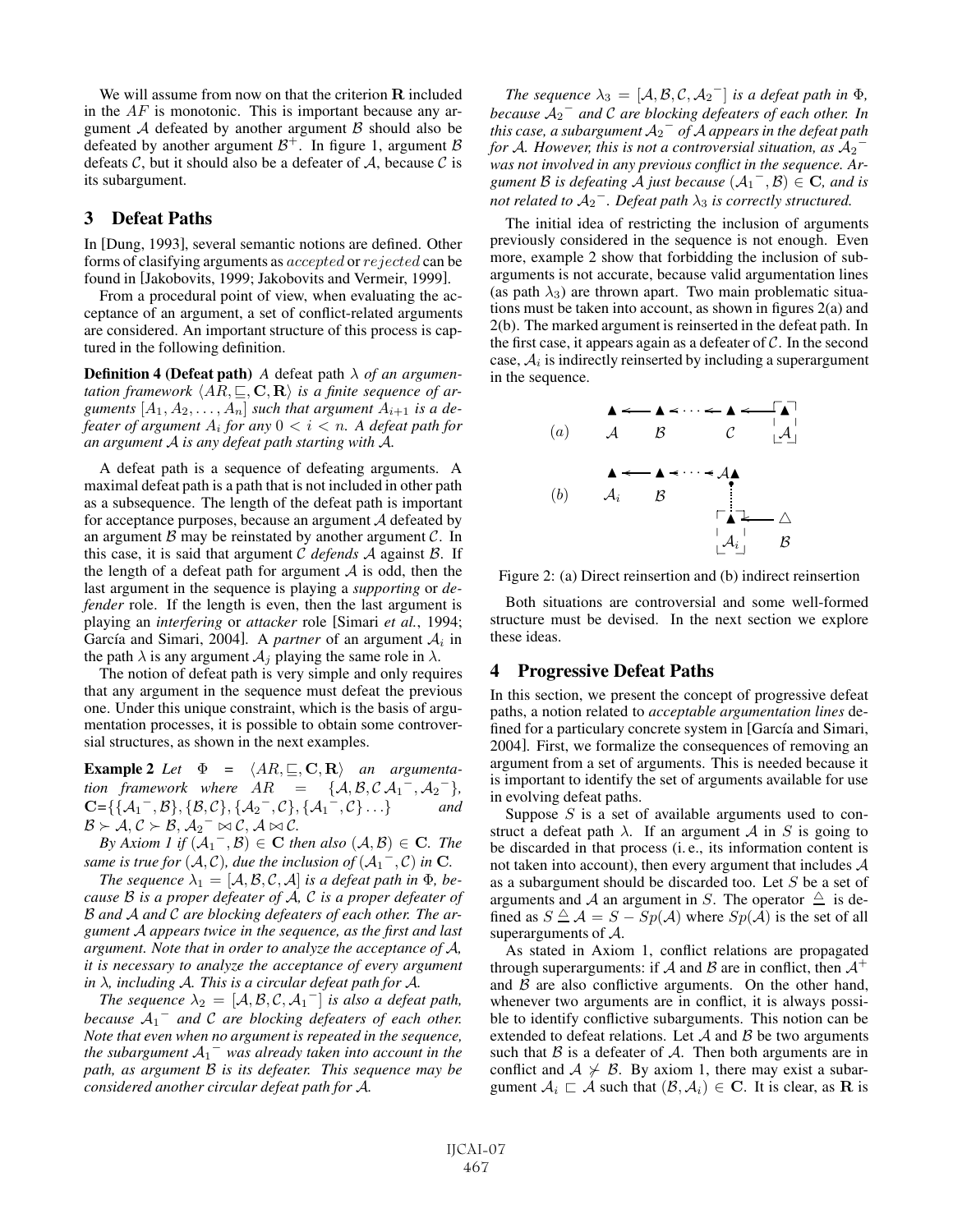monotonic, that  $A_i \not\vdash B$ , and therefore B is also a defeater of  $A_i$ . Thus, for any pair of conflictive arguments  $(A, B)$  there is always a pair of conflictive arguments  $(C, D)$  where  $C \sqsubseteq A$ and  $\mathcal{D} \sqsubseteq \mathcal{B}$ . Note that possibly C or D are trivial subarguments, that is the reason for the existence of the pair to be assured.

Definition 5 (Core conflict) *Let* A *and* B *be two arguments such that* B *is a defeater of* A*. A* core conflict *of* A *and* B *is a pair of arguments*  $(A_i, B)$  *where (i)*  $A_i \subseteq A$ *, (ii)* B *is a* defeater of  $\mathcal{A}_i$  and (iii) there is no other argument  $\mathcal{A}_j \sqsubset \mathcal{A}_i$ *such that*  $A_i$  *is defeated by B.* 

The core conflict is the underlying cause of a conflict relation between two arguments, due to the inheritance property. Observe that the core conflict is not necessarily unique.

It is possible to identify the real disputed subargument, which is causing other arguments to fall in conflict. In figure 1, argument  $\beta$  defeats  $\lambda$  because it is defeating one of its subarguments  $C$ . The core conflict of  $A$  and  $B$  is  $C$ . In this case the defeat arc between the superarguments may not be drawn.

Definition 6 (Disputed subargument) *Let* A *and* B *be two arguments such that* B *is a defeater of* A*. A subargument*  $A_i \sqsubseteq A$  *is said to be a* disputed subargument *of* A *with respect to*  $\beta$  *if*  $A_i$  *is a core conflict of*  $A$  *and*  $\beta$ *.* 

The notion of *disputed subargument* is very important in the construction of defeat paths in dialectical processes. Suppose argument  $\beta$  is a defeater of argument  $\beta$ . It is possible to construct a defeat path  $\lambda = [\mathcal{A}, \mathcal{B}]$ . If there is a defeater of  $\mathcal{B}$ , say C, then  $[A, \mathcal{B}, \mathcal{C}]$  is also a defeat path. However, C should not be a disputed argument of  $A$  with respect to  $B$ , as circularity is introduced in the path. Even more,  $C$  should not be an argument that includes that disputed argument, because that path can always be extended by adding  $\beta$  again.

The set of arguments available to be used in the construction of a defeat path is formalized in the following definition. **Definition 7 (Defeat domain)** Let  $\Phi = \langle AR, \sqsubseteq, \mathbf{C}, \mathbf{R} \rangle$  be *an AF and let*  $\lambda = [\mathcal{A}_1, \mathcal{A}_2, \dots, \mathcal{A}_n]$  *be a defeat path in*  $\Phi$ *.* The function  $D^{i}(\lambda)$  is defined as

- $D^1(\lambda) = AR$
- $D^k(\lambda) = D^{k-1}(\lambda) \triangleq \mathcal{B}_n$ , where  $\mathcal{B}_n$  is the disputed sub*argument of* Ak−<sup>1</sup> *with respect to* A<sup>k</sup> *in the sequence, with*  $2 \leq k \leq n$ *.*

The defeat domain discards controversial arguments for a given path. The function  $D^k(\lambda)$  denotes the set of arguments that can be used to extend the defeat path  $\lambda$  at stage k, i. e., to defeat the argument  $A_k$ . Choosing an argument from  $D^k(\lambda)$ avoids the introduction of previous disputed arguments in the sequence. It is important to remark that if an argument including a previous disputed subargument is reintroduced in the defeat path, it is always possible to reintroduce its original defeater.

Therefore, in order to avoid controversial situations, any argument  $A_i$  of a defeat path  $\lambda$  should be in  $D^{i-1}(\lambda)$ . Selecting an argument outside this set implies the repetition of previously disputed information. The following definition characterizes well structured sequences of arguments, called *progressive defeat paths*.

**Definition 8 (Progressive defeat path)** Let  $\langle AR, \sqsubseteq, \mathbf{C}, \mathbf{R} \rangle$ *be an argumentation framework. A progressive defeat path is defined recursively in the following way:*

- $[A]$  *is a progressive defeat path, for any*  $A \in AR$ .
- If  $\lambda = [\mathcal{A}_1, \mathcal{A}_2, \dots, \mathcal{A}_n], n \geq 1$  *is a progressive defeat path, then for any defeater* B *of* A<sup>n</sup> *such that*  $\mathcal{B} \in D^{n}(\lambda)$ *, and*  $\mathcal{B}$  *is not defeated by a partner in*  $\lambda$ *,*  $\lambda' = [\mathcal{A}_1, \mathcal{A}_2, \ldots, \mathcal{A}_n, \mathcal{B}]$  *is a progressive defeat path.*

Progressive defeat paths are free of circular situations and guarantees progressive argumentation, as desired on every dialectical process. Note that it is possible to include a subargument of previous arguments in the sequence, as long as it is not a disputed subargument.



Figure 3: Controversial Situation

In figure 3 a controversial abstract framework is shown. For space reasons we do not provide the formal specification, although it can be deduced from the graph. There are seven arguments  $A_1, A_2, A^-, B, B^-, C, C^-$ . There exists an infinite defeat path  $[A_1, B, C, A_2, B, C.]$  which is not progressive. Lets construct a progressive defeat path  $\lambda$  for argument  $\mathcal{A}_1$ . We start with  $\lambda = [\mathcal{A}_1]$ . The pool of arguments used to select a defeater of  $A_1$  is  $D^1(\lambda) = \{A_2, \mathcal{A}^-, \mathcal{B}, \mathcal{B}^-, \mathcal{C}, \mathcal{C}^-\}.$ The only defeater belonging to  $D^1(\lambda)$  is B, with disputed subargument  $A^-$ , so we add it to  $\lambda$ . Now  $\lambda = [\mathcal{A}_1, \mathcal{B}]$  and the pool of available arguments is  $D^2(\lambda) = {\mathcal{B}, \mathcal{B}^-, \mathcal{C}, \mathcal{C}^-}$ , where  $A^-$  and its superarguments were removed.  $C \in D^2(\lambda)$ is a defeater of B so we add it to the path and now  $\lambda =$  $[A_1, B, C]$ . The potential defeater arguments are now in  $D^3(\lambda) = \{ \mathcal{C}, \mathcal{C}^- \}.$  As there are no defeaters of C in  $D^3(\lambda)$ , then the path can not be extended. Thus, the resulting sequence  $[A_1, B, C]$  is a progressive defeat path.

#### 5 Progressively acceptable arguments

In Dung's approach [Dung, 1993] several semantic notions are defined as argument extensions. The set of accepted arguments is characterized using the concept of *acceptability*. An argument  $A \in AR$  is *acceptable* with respect to a set of arguments S if and only if every argument B attacking  $\mathcal A$  is attacked by an argument in  $S$ . It is also said that  $S$  is defending A against its attackers, and this is a central notion on argumentation. A set R of arguments is a *complete extension* if R defends every argument in R. A set of arguments  $G$  is a *grounded extension* if and only if it is the least (with respect to set inclusion) complete extension. The grounded extension is also the least fixpoint of a simple monotonic function:

 $F_{AF}(S) = \{A : A \text{ is acceptable wrt } S\}.$ 

The framework of figure 3 may be completed with inherited defeat relations. For example, an arc from  $B$  to  $A_1$  can be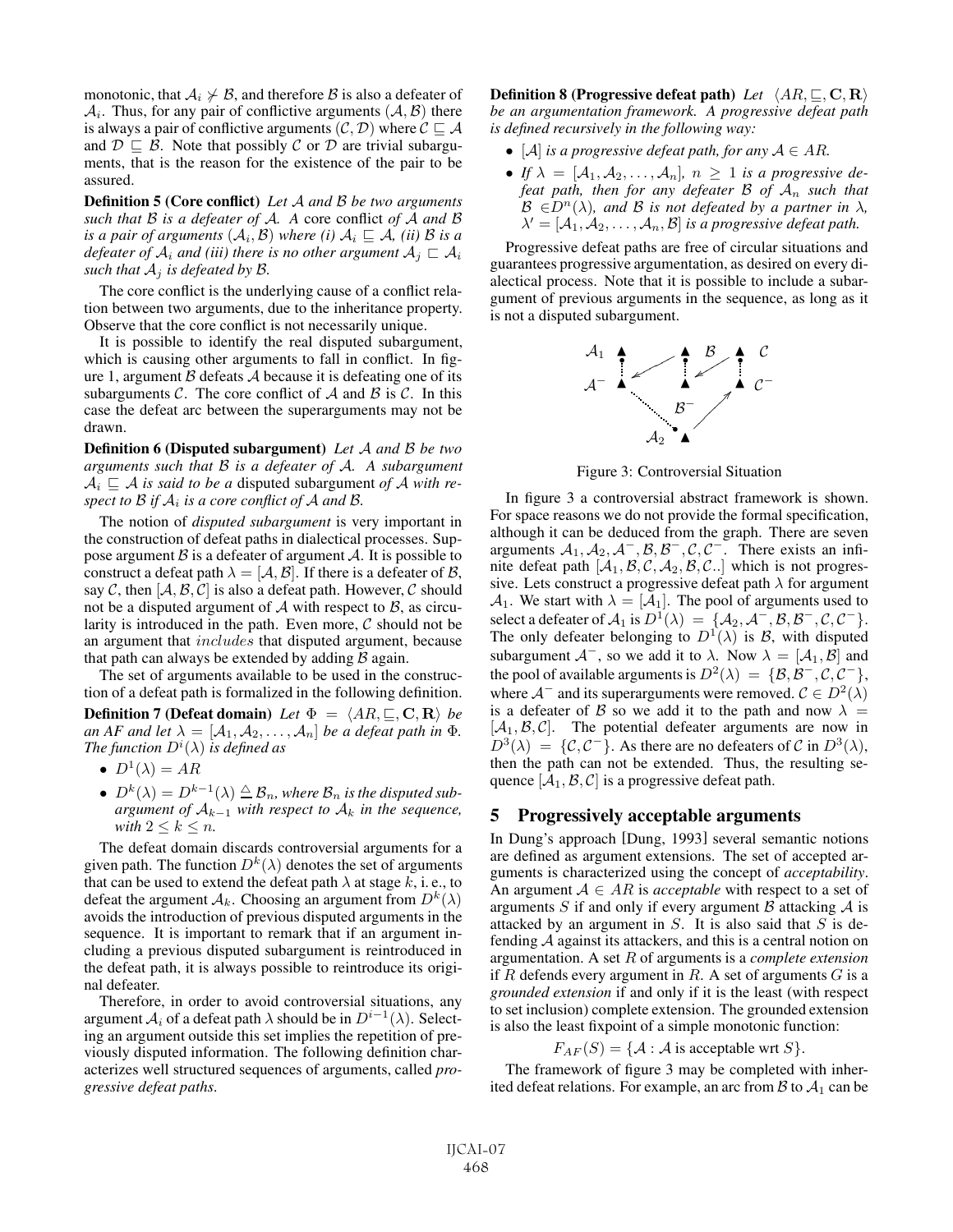drawn, as shown in figure 4 (argument positions are relocated in order to simplify the graph). A cycle is produced involving arguments  $\beta$ ,  $\beta$  and  $\mathcal{A}_2$ . According to a skeptical point of view, the grounded extension of the completed framework is the empty set, and no argument is accepted. Other notions as stable or preferred extensions may be applied to this framework. However, as a non-conflictive relation is present, a new premise must be stated: if an argument is accepted, then all of its subarguments are accepted. Therefore, any extension including, for example, argument  $A_1$  should also include argument  $A^-$ .

When considering subarguments, new semantic extensions can be introduced in order to capture sets of possible accepted arguments.



Figure 4: Completed framework

We will focus here in the impact of progressive defeat paths in the acceptance of arguments.

**Definition 9 (Dialectical space)** Let  $\langle AR, \sqsubseteq, \mathbf{C}, \mathbf{R} \rangle$  be an *AF. The dialectical space of an argument*  $A \in AR$  *is the set*  $\mathcal{SP}_A = \{ \lambda | \lambda \text{ is a defeat path for } A \}.$ 

The dialectical space for a given argument is formed by all of the defeat paths for that argument.

Example 3 *In the simple argumentation framework of figure 5,*  $\mathcal{SP}_{\mathcal{A}} = \{[\mathcal{A}, \mathcal{B}], [\mathcal{A}, \mathcal{C}, \mathcal{D}, \mathcal{E}]\}$  *and*  $\mathcal{SP}_{\mathcal{B}} = \{[\mathcal{B}]\}.$ 



Figure 5: Simple framework

The dialectical space may be infinite, if cycles are present. In figure 3 every argument has an infinite set of defeat paths. Consider the path  $[\mathcal{B}, \mathcal{C}, \mathcal{A}_2]$ . Because of the cycle,  $[\mathcal{B}, \mathcal{C}, \mathcal{A}_2, \mathcal{B}]$  is also a defeat path. Therefore, defeat paths of any lenght may be constructed. In fact, every dialectical space in this framework is infinite.

Cycles of defeaters are very common in argumentation, usually called *fallacies*. The status of fallacious arguments cannot be determined, although they are not considered accepted as they are controversial in the framework. In many cases, using skeptical semantic concepts [Dung, 1993], an argument that is not taking part of a cycle cannot be accepted due to a fallacy. This is the case of argument  $A_1$  in figure 4. A credulous semantic may be defined using progressive defeat paths.

Several definitions are needed. We consider only progressive argumentation in order to evaluate the acceptance of an argument. Maximality of paths is important because all possible arguments must be taken into account.

Definition 10 (Progressive dialectical space) *Let* A *be an* argument. The progressive reduction of  $\mathcal{SP}_{\mathcal{A}},$  denoted  $\mathcal{SP}_{\mathcal{A}}^R,$ *is the set of all maximal progressive defeat paths for* A*.*

A notion of acceptability analogous to [Dung, 1993] may be defined, using a progressive dialectical space. As usual, an argument  $\mathcal A$  is said to be defended by a set of arguments S if every defeater of  $A$  is defeated by an element of S. The defense of A by S occurs in a path  $\lambda = [A_1, \ldots, A_n]$  if  $\mathcal{A} =$  $A_i$ ,  $1 \le i \le n$  and the defender argument  $A_{i+2}$  is in S.

Definition 11 (Defense) *Given an argument* A*, a set* P *of defeat paths and a set of arguments* S*,* A *is said to be acceptable with respect to* S *in* P *if for every defeater* B *of* A*,* S *defends* A *against* B *in at least one element of* P*.*

If  $A$  is defended against  $B$  in at least one defeat path in  $P$ then argument  $\beta$  is no longer a threat for  $\mathcal{A}$ , no matter what is the situation in other defeat paths. In the framework of figure 5, argument C is defended by  $\{\mathcal{E}\}\$ in the defeat path  $[\mathcal{A}, \mathcal{C}, \mathcal{D}, \mathcal{E}]$  and therefore C is acceptable with respect to  $\{\mathcal{E}\}\$ in  $P = \{[A, C, D, E]\}.$  This fact cannot be changed adding new defeaters for  $D$ . Argument  $A$ , however, is not acceptable in  $\mathcal{SP}_{\mathcal{A}}^R$ , because it cannot be defended in  $[\mathcal{A}, \mathcal{B}]$ .

Definition 12 (Grounded extension) *Let* P *be a set of defeat paths. The grounded extension of* P *is the least fixpoint of the function*  $F_P(S) = \{A : A \text{ is acceptable wrt } S \text{ in } P\}.$ 

The grounded extension for a set of defeat paths is analogous to the Dung's grounded extension for basic argumentation frameworks. In the framework of figure 3,  $\mathcal{SP}_{\mathcal{A}_1}^R$  =  $\{[A_1, \mathcal{B}, \mathcal{C}]\}\$ . In this set,  $F(\emptyset) = \{C\}$ ,  $F(\{C\}) = \{C, A_1\}$ and  $F(\{\mathcal{C},\mathcal{A}_1\}) = \{\mathcal{C},\mathcal{A}_1\}$ . Then, the grounded extension of  $\mathcal{SP}_{\mathcal{A}_1}^R$  is  $\{\mathcal{C},\mathcal{A}_1\}.$ 

**Definition 13 (Warranted extension)** Let  $\Phi = \langle AR, \sqsubseteq, \mathbf{C}, \rangle$ **R**) be an argumentation framework. A set of arguments  $S \subseteq$ AR *is said to be a warranted extension, if every argument*  $X$  in S belongs to the grounded extension of  $\mathcal{SP}_{X}^{R}$ . Every *argument of* S *is said to be warranted in* Φ*.*

In the framework of figure 3,  $\{A_1, A^-, B^-, C^-\}$  is the warranted extension, as all of those arguments are in the grounded extension of its own progressive dialectical space.

#### 6 Related Work

Since the introduction of Dung's seminal work [Dung, 1993] on the semantics of argumentation this area has been extremely active. This approach begins by defining an abstract framework in order to characterize the set of accepted arguments independently of the underlying logic. We followed this line in this work. In Dung's presentation no explicit preference relation is included, and the basic interaction between arguments is the binary, non-symmetric, *attack* relation. This style of argument attack is used in a number of different abstract frameworks, but none of them separates the notion of preference criteria from the conflict relation, as it is usually done in concrete systems. The classic attack relation allows